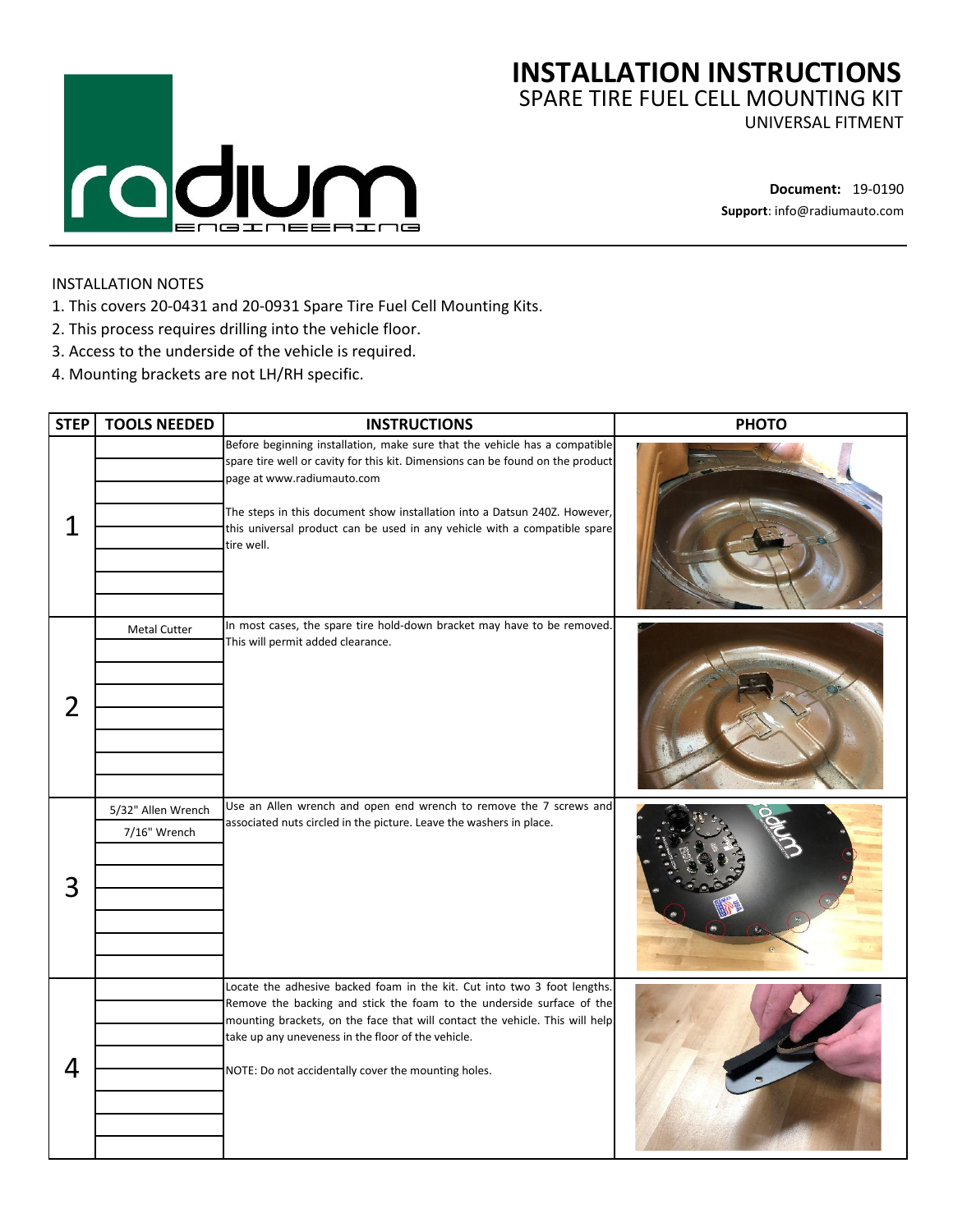| 5 | 5/32" Allen Wrench | Use 7 of the 1/4"-20 screws included in the kit and attach the bracket to the<br>flange of the fuel cell. The 20-0431 kit is shown. Install the screws loosely<br>into all seven locations, then tighten.                                                                                                                                                                        |                                                                               |
|---|--------------------|----------------------------------------------------------------------------------------------------------------------------------------------------------------------------------------------------------------------------------------------------------------------------------------------------------------------------------------------------------------------------------|-------------------------------------------------------------------------------|
| 6 | 5/32" Allen Wrench | Because the 20-0931 kit (only) uses an upper and lower bracket, loosely<br>secure them together using the provided button head screws and washers,<br>as shown. Do not tighten these bolts yet.<br>Repeat the last few steps for the mounting bracket(s) on the opposing side.                                                                                                   |                                                                               |
| 7 |                    | Place the fuel cell assembly into the spare tire well as shown. Make sure it is<br>centered and that the mounting flange of the brackets are contacting flat<br>sheet metal.                                                                                                                                                                                                     |                                                                               |
|   | Marker             | Note the dimensions shown for clearance and hole drilling purposes.<br>Mark each mounting hole location on the sheet metal. This can be done by<br>lightly running a drill, or using a marker. After all locations are marked<br>remove the fuel cell.                                                                                                                           | <b>OUTER DIAMETER</b><br>29 IN (737 MM)                                       |
| 8 |                    |                                                                                                                                                                                                                                                                                                                                                                                  | PITCH<br>CIRCLE<br>DIAMETER<br>$\sum_{(717.6 \text{ MM})}^{28.25 \text{ IN}}$ |
| 9 | 1/4" Drill         | Check under the vehicle to make sure that drilling the holes will not damage<br>any components (brake lines, exhaust, wiring, etc). If interference is found,<br>new holes can be drilled into the fuel cell mounting brackets at alternative<br>locations.<br>After drilling the marked holes, clean and deburr any sharp edges.<br>Place the fuel cell back into the location. |                                                                               |